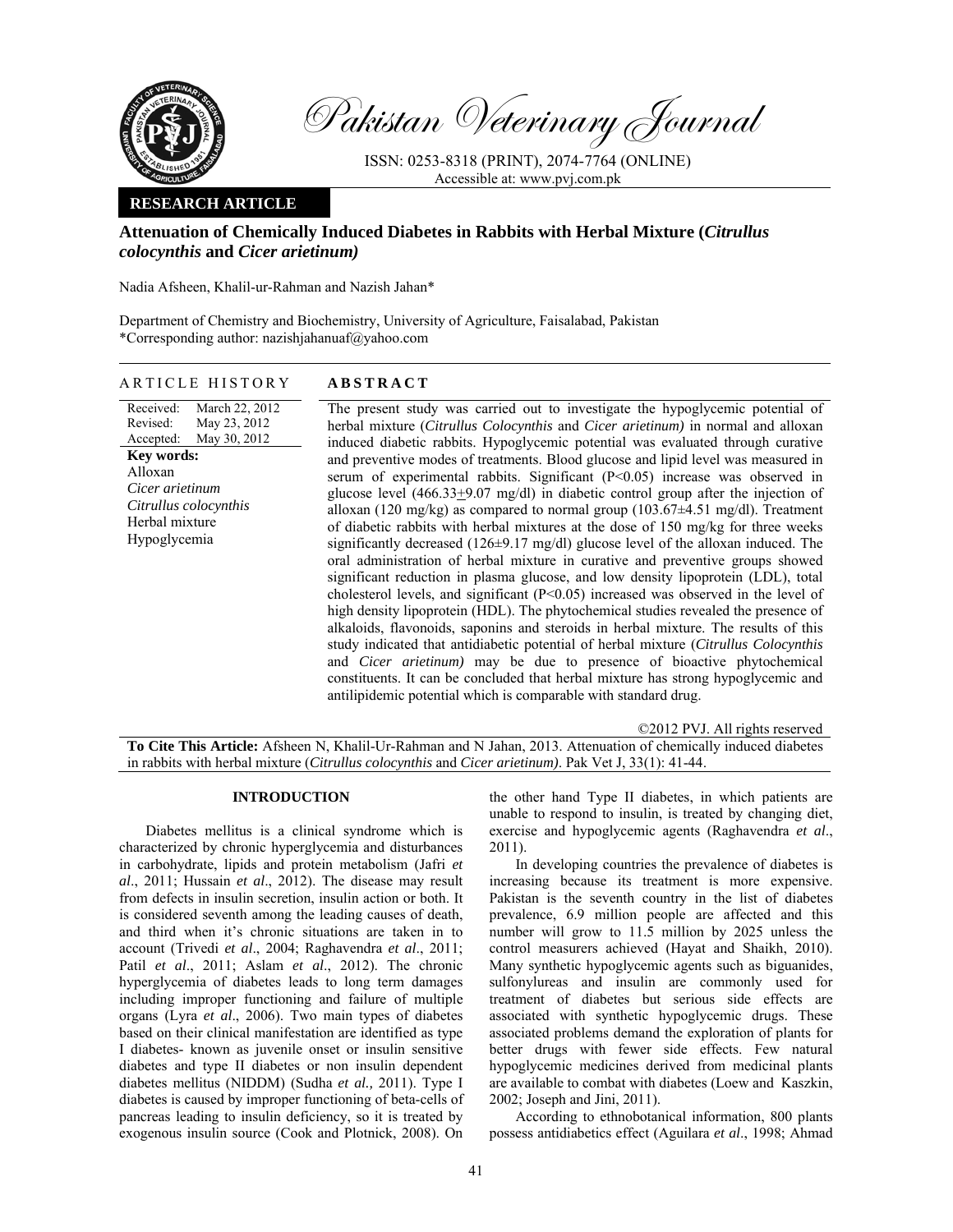*et al*., 2012a, 2012b). However limited reports are available on hypoglycemic potential of combination of understudy plants. Herbal remedies are deliberated to be more efficacious when used in combinations. In combination bioactive phyto-constituents of medicinal plants impart synergic therapeutic potential. When herbs are used in combination it helps the body to better control possibly adverse effects of any one and each herb in the combination/formulation plays a curative potential. It is therefore better to use herbal combinations instead of depending on single herbs.

 In this study two medicinally important plants *Citrullus colocynthis* belongs to Family Cucurbitaceae and *Cicer arietinum* belongs to Family Fabaceae were used. *Cicer arietinum* is commonly known as chickpea. Its leaves and seeds showed hypoglycemic potential and it has been used in the treatment of dyspepsia, constipation and snakebite. They are also very high in dietary fiber and hence a healthy source of carbohydrates for persons with insulin sensitivity or diabetes. *Cicer arietinum* also improve lipid metabolism, decrease blood glucose level, prevent body weight loss, and reduce impairment of diabetic related spatial learning and memory. It elevated serum insulin in treated diabetic rats, which is probably one important reason for the hypoglycemic effect (Ahmad *et al*., 2009).

*Citrullus colocynthis* also known as bitter apple found in desert plant its fruits are widely used as herbal medicine. It contained flavonoids, caffeic acid derivatives and terpenoids that are responsible for its antioxidants and hypoglycemic potential (Tannin-Spitz *et al*., 2007). Therefore, in present study the aim was to examine the synergistic antidiabetic activity of herbal mixture comprising of *Citrullus colocynthis* and *Cicer arietinum* in alloxan induced diabetic rabbits.

### **MATERIALS AND METHODS**

**Herbal mixture preparation and phytochemical analysis:** The hypoglycemic herbal mixture was prepared by following the routine procedure performed by the alternative/traditional practitioners in Pakistan. Juice from fresh fruits of *Citrullus colocynthis* was extracted with Juice extractor. A total 5 kg of *Cicer arietinum* was taken and soaked over 72 hours in the juice of *Citrullus colocynthis.* The possibility of adsorption of phytoconstituents may be maximum during this period. After that the material was dried, ground into fine powdered form and stored in air tight jars. Qualitative phytochemical screening of herbal mixture was performed according to standard methods given by (Yadav *et al*., 2010).

**Animal selection and blood sampling:** The study was conducted on eighteen rabbits with average weight of about 1.25kg. Throughout the investigation, animals were housed in animal room in the Department of Clinical Medicine and Surgery, University of Agriculture, Faisalabad at internationally recommended conditions of environment. Blood was taken from the jugular vein of overnight fasted rabbits. The blood samples were collected in centrifuged glass tubes, and then serum was separated and stored at -4ºC.

**Hypoglycemic activity of herbal mixture:**  Hypoglycemic activity of herbal mixture was determined in alloxan induced diabetes in rabbits (n=3) by pre- and post-treatment of herbal mixture. In curative way of treatment alloxan (120 mg/kg) was administered for 10 days and then these diabetic rabbits were treated with herbal mixture for 12 days. While in preventive group rabbits (n=3) were pretreated with 150 mg/kg of herbal mixture for three weeks and then alloxan was administered for the induction of diabetes.

After one week acclimatization the rabbits were divided into five groups comprised of three each and experiment duration was 23 days. The rabbits of group 1 (control) were received only normal diet. Group 2 (positive control) were administrated herbal mixture once daily by oral gavage. Group 3 (diabetic control) rabbits were injected with alloxan (120 mg/kg) for 10 days and blood samples were taken after every 2nd day. Group 4 (Preventive group) rabbits were pre-treated with herbal mixture (150 mg/kg) by oral gavage. After  $23<sup>rd</sup>$  day the rabbits were injected alloxan (120 mg/kg) for 10 days to induce diabetes. The blood samples were taken after every  $2<sup>nd</sup>$  day. Rabbits of group 5 (Curative group) were treated with alloxan (120 mg/kg) to induce diabetes for 10 days. Then, post-treatment of herbal mixture (150 mg/kg) was given to rabbits for 23 days and after every  $5<sup>th</sup>$  day blood sample were collected. Group 6 (Glibenclamide group) were given glibenclamide (25 mg/kg) orally for experimental duration after induction of diabetes with injection of alloxan (120 mg/kg) then blood samples were collected after every  $5<sup>th</sup>$  day.

Blood glucose levels were compared in all groups by taking glibenclamide as standard drug. Lipid profiles including low density lipoprotein, high density lipoprotein and total cholesterol were also evaluated. Serum was separated from blood samples of experimental animals and all analysis were performed with commercially available kits using chemistry analyzer.

**Statistical analysis:** Each sample was evaluated in triplicate and data has been expressed in the form of mean  $\pm$ SD. Data was analyzed using analysis of variance (ANOVA) in SPSS 15 software. Turkey's Multiple Comparison test was used for comparison of means of different experiments (P<0.05) (Steel *et al*., 1997).

#### **RESULT AND DISCUSION**

Phytochemistry of herbal mixture showed the presence of flavonoids, alkaloids, glycosides, saponins and steroids. The literature review also revealed that the leaves and roots of *Cicer arietinum* and *Citrullus colocynthis* fruit showed the presence of alkaloids. Some alkaloids present in the plants function as spasmolytic, anti-cholinergic and anesthetic agents. Secondary metabolites of *Cicer arietinum* including cucurbitacins, flavonoids, saponins, cardiac glycosides caffeic acid derivatives and terpenoids showed antidiabetic potential (Tannin-Spitz *et al*., 2007).

Hypoglycemic effects of herbal combination (*Cicer arietinum* and *Citrullus colocynthis*) and standard drug has been shown in table 1. The results showed that there was a significant (P<0.05) elevation in blood glucose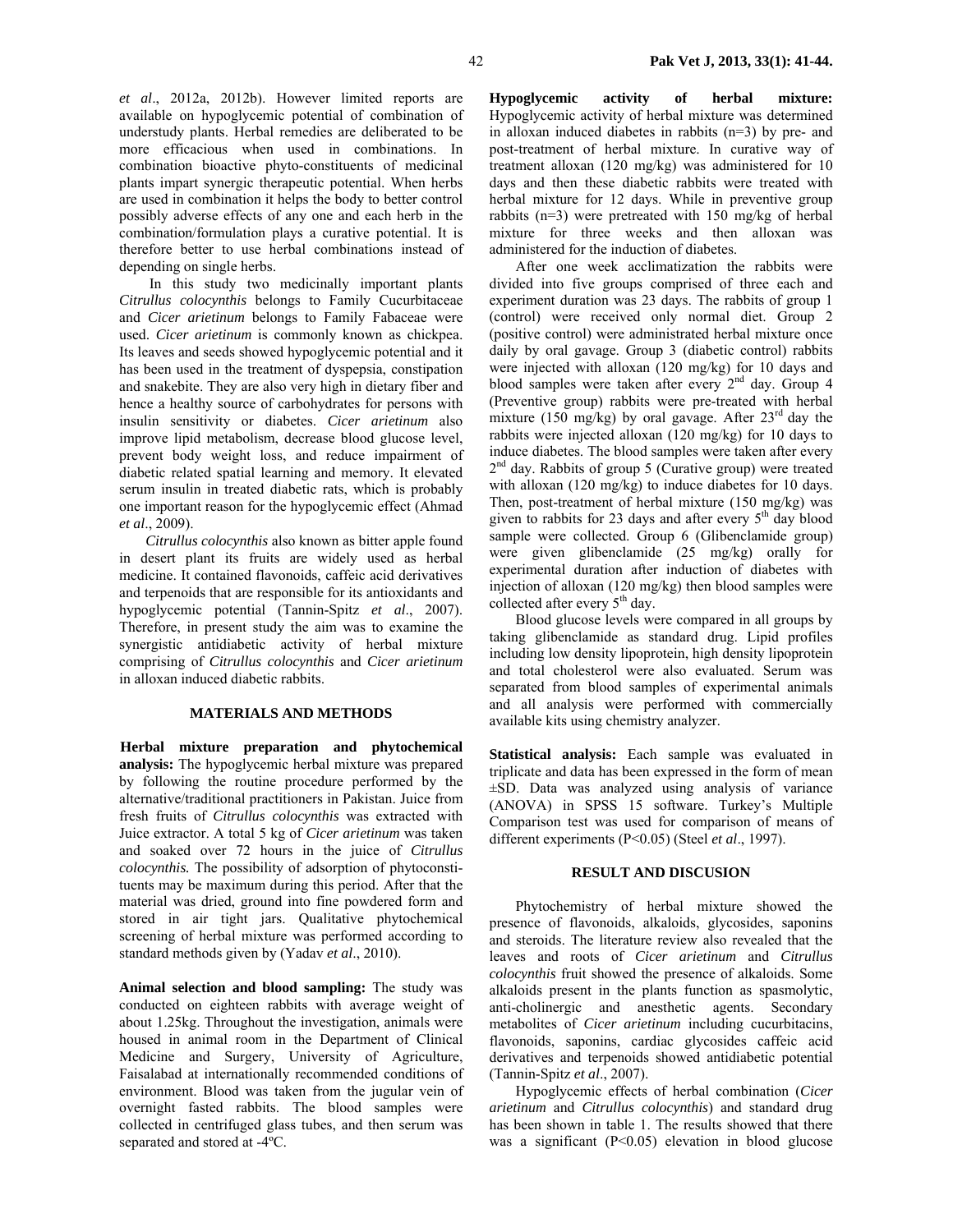**Table 1:** Effect of herbal mixture on blood glucose and lipids level in experimental groups of rabbits

| Parameter       | Sample* no. | Groups          |                 |                 |                 |                 |                 |  |
|-----------------|-------------|-----------------|-----------------|-----------------|-----------------|-----------------|-----------------|--|
|                 |             |                 | 2               | 3               | 4               | 5               | 6               |  |
| Glucose (mg/dl) |             | $120.3 \pm 5.5$ | $124.3 \pm 4.0$ | $297.7 \pm 2.5$ | $173.7 \pm 7.8$ | $175.3 \pm 3.1$ | $163.0 + 4.6$   |  |
|                 |             | $125.0 \pm 0.5$ | $128.7 \pm 6.5$ | $342.7 + 4.2$   | $176.0 \pm 6.6$ | $157.3 \pm 1.2$ | $145.3 \pm 3.2$ |  |
|                 |             | $117.0 + 4.6$   | $120.0 \pm 3.6$ | 377.7±7.1       | $157.0 \pm 2.9$ | $160.3 \pm 2.1$ | 137.0±3.6       |  |
|                 |             | $97.3 \pm 6.1$  | $115.7 \pm 3.2$ | $413.7 \pm 1.6$ | $170.3 \pm 6.0$ | $134.3 \pm 1.1$ | $123.7 + 5.5$   |  |
|                 |             | $103.7{\pm}4.5$ | $111.7 + 4.0$   | $466.3 + 9.1$   | $147.7 \pm 6.5$ | $126.0 + 9.2$   | $95.7 \pm 6.8$  |  |
| $HDL$ (mg/dl)   |             | $42.0 + 3.6$    | $55.7 + 4.2$    | $68.0 + 2.6$    | $37.3 + 8.6$    | $43.0 + 4.2$    | ---             |  |
|                 |             | $46.3 + 3.8$    | $51.7 + 2.5$    | $69.3 + 3.5$    | $48.3 + 4.5$    | $34.3 + 5.7$    | ---             |  |
|                 |             | $51.3 + 2.5$    | $56.3 + 3.5$    | $48.0 + 0.5$    | $63.0 + 0.4$    | $48.7 + 5.0$    | ---             |  |
|                 |             | $50.3 + 2.5$    | $60.7 + 5.0$    | $38.7 + 7.5$    | $68.7 + 3.5$    | $55.3 + 4.0$    | ----            |  |
|                 |             | $55.3 + 3.5$    | $65.3 + 5.5$    | $26.3 + 4.3$    | $58.3 + 1.5$    | $54.7 + 5.5$    | $- -$           |  |
| $LDL$ (mg/dl)   |             | $151.7 + 4.9$   | $177.7 + 3.5$   | $196.3 + 8.4$   | $233.0 + 3.6$   | $202.3 + 9.5$   | ---             |  |
|                 |             | $164.7 + 5.9$   | $178.7 + 4.7$   | $224.0 + 5.3$   | $223.0 + 3.0$   | $210.3 + 9.6$   |                 |  |
|                 |             | $168.0 + 8.5$   | $166.0 + 2.0$   | $239.7 + 4.0$   | $201.7 + 8.0$   | $192.3 + 3.5$   | $- -$           |  |
|                 |             | $142.3 + 3.7$   | $151.7 + 4.0$   | 244.7+4.9       | $199.0 + 3.6$   | $193.3 + 6.6$   | $- -$           |  |
|                 |             | $159.0 + 9.2$   | $146.3 + 3.5$   | $254.7 + 3.5$   | $193.3 + 0.6$   | $185.0 + 6.0$   |                 |  |
| Cholesterol     |             | $199.7 + 3.5$   | $238.0 + 0.3$   | $242.7 + 6.1$   | $268.3 + 2.5$   | $249.7 + 8.1$   |                 |  |
| (mg/dl)         |             | $208.3 + 4.0$   | $232.3 + 6.1$   | $259.7 + 3.1$   | $258.7 + 2.5$   | $249.3 + 1.5$   | $- -$           |  |
|                 |             | $176.3 + 6.3$   | $224.3 + 4.1$   | $273.3 + 4.5$   | $246.7 + 6.1$   | $246.7 + 8.1$   | ---             |  |
|                 |             | $221.3 + 4.1$   | $219.7 + 3.7$   | $289.0 + 4.0$   | $241.3 + 2.5$   | $240.7 + 5.9$   |                 |  |
|                 |             | $220.3 + 5.1$   | $209.3 + 8.5$   | $291.67 + 8.7$  | $236.7 + 7.0$   | $229.3 + 8.0$   | -----           |  |

\*Each sample is a combination of three readings. Group 1: Control Group, 2: Positive control, Group 3: Diabetic control, Group 4: Preventive group, Group 5: Curative group, Group 6: Glibenclamide group.

level in control diabetic rabbits as compared to normal group due to alloxan. Alloxan is one of the usual substances used for induction of diabetes mellitus. It induces the free radical production that has destructive effect on the beta cells of pancreas (Raghavendra *et al*., 2011; Patil *et al*., 2011). The plasma glucose levels in standard drug (glibenclamide) and herbal combination treated (curative and preventive) groups was significantly (P<0.05) low as compared to diabetic control group. The herbal mixture showed hypoglycemic potential comparable to standard drug glibenclamide. Mixture of both plants demonstrated efficacious hypoglycemic potential through both preventive and curative mode of treatment. This antihyperglycemic effect of herbal mixture is attributed to phytoconstitutes like flavonoids and saponins that may interact with several metabolic pathways or insulin metabolism and influence directly and indirectly on glucose homeostasis (Prabhakar *et al*., 2008). It is well documented in the literature that Charantin, a steroidal saponin, isolated from *Momordica charantia* L. (Cucurbitaceae) possess an insulin-like activity by enhancing the release of insulin and slow down the glycogenesis (Ng *et al*., 1986). In previous study the ethanol extract of leaves of *Melothria maderaspatana* also belongs to family Cucurbitaceae showed its effects on intestinal glucose absorption and insulin secretion. The results demonstrated a significant reduction in glucose in plasma glucose level in a dose dependant manner (Balaraman *et al*., 2011).

The effect of herbal mixture on serum lipids in all experimental groups has been presented in table 1. A significant increase was observed in the serum triglycerides, total cholesterol and LDL levels, and decrease in HDL cholesterol levels were detected in alloxan induced diabetic rabbits. Hyperlipidemia is a recognized complication of diabetes mellitus and also reported by many researchers. There was significant (P<0.05) decrease in both total cholesterol and LDL levels while significant (P<0.05) increase in HDL levels was observed in rabbit treated with herbal mixture through both curative and preventive mode of treatments as compared to control diabetic groups. The combination of *Cicer arietinum* and

*Citrullus colocynthis* was found to be as effective as glibenclamide (standard drug) in decreasing the lipid level in diabetic rabbits. These results indicated that the herbal mixture have efficient antilipidemic potential. These results are in agreement with many previous reports which indicated the hypoglycemic and hypolipidemic potential of *Citrullus colocynthis* in normal and hyperglycemic diabetic rabbits. Plasma high density lipoprotein, plasma total cholesterol, triglyceride and low density lipoproteincholesterol (LDL-C) were significantly (P<0.05) lower in the groups treated with the herbal mixture when compared with those untreated (Saeid *et al.* 2010). The basis of literature and from our experimental data, we assumed that *C. Colocynthis* may have many active constituents which regulate efficiently blood glucose in diabetic rabbits. They may exert their effect by potentializing the insulin-secretion of residual insulin cells or increase the ability of cells to keep glucose (Abdel-Hassan *et al*., 2000; Shetty *et al*., 2005; Abd El-Baky et *al*., 2009; Balaraman *et al*., 2011). The tendency of herbal combination to assist hyperlipidemia showed a potential beneficial effect on cardiovascular risk factors which is the major cause of death in diabetes mellitus (Raghavendra *et al*., 2011).

Due to the administration of alloxan significant changes occurred in different organs of rabbits. Liver was pale yellow and discolored, gallbladder was affected seriously having necrosis and hard consistency in diabetic control group, and however, it was normal in all other groups. In the previous histological studies of pancreas showed that there is shrinkage of cells of islets of langerhans in alloxan induced diabetic rats (Gohil *et al*., 2010). In diabetic control group there was also reduction in number of islets cells, however curative and preventive groups showed significant restoration of islets cells indicating the beneficial effect of herbal mixture.

**Conclusion:** This study supports that herbal mixture of *C. colocynthis* and *Cicer arietinum* possesses antidiabetic as well as antilpidemic potential. The fruits of this plant seem to have a promising value for the development of potent phytomedicine for diabetes.